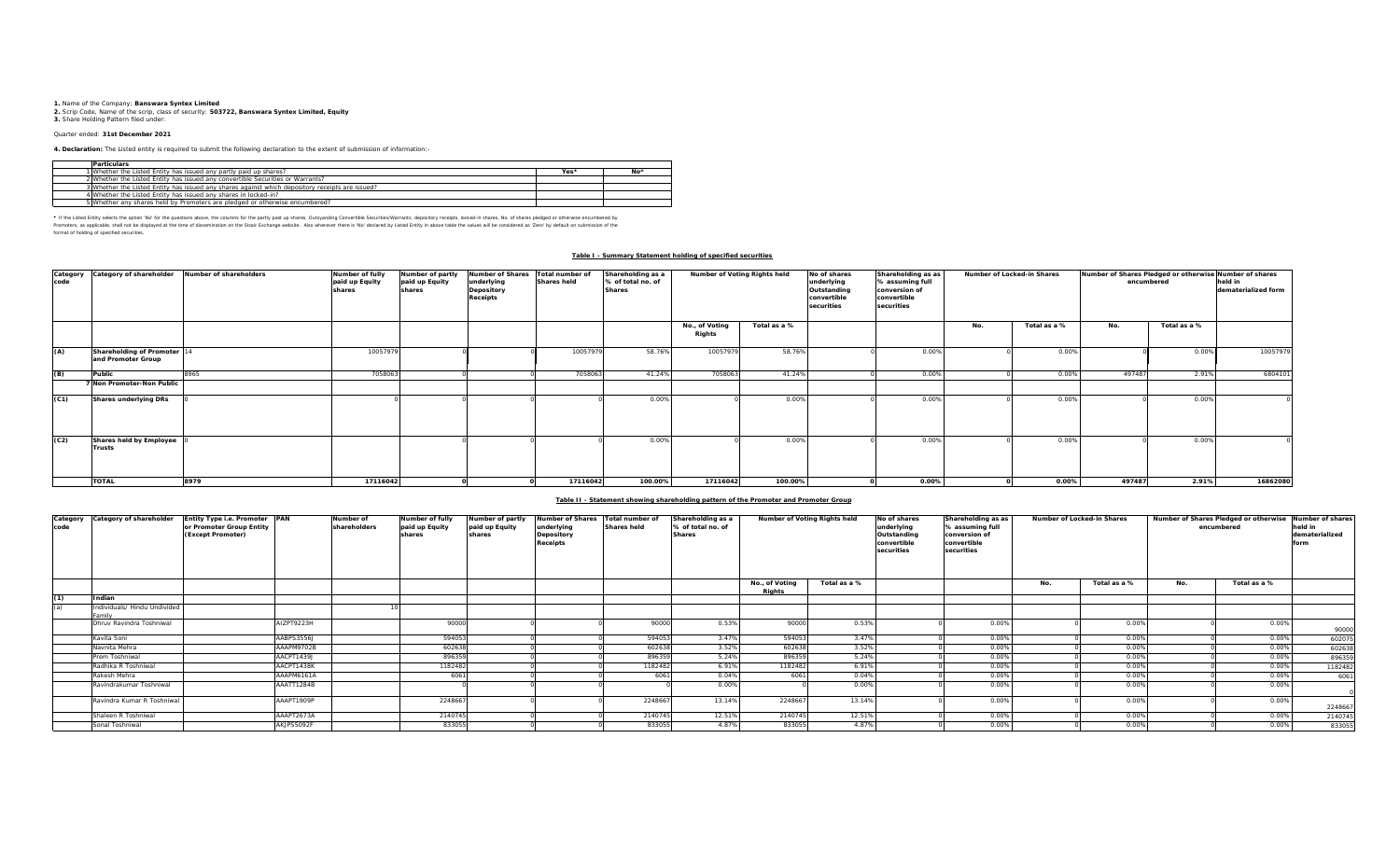| (c) | Financial Institutions/ Banks                                                             |            |          |  |          | 0.00%  |          | 0.00%  | 0.00% | 0.00% | 0.00% |          |
|-----|-------------------------------------------------------------------------------------------|------------|----------|--|----------|--------|----------|--------|-------|-------|-------|----------|
| (d) | <b>Bodies Corporate</b>                                                                   |            |          |  |          |        |          |        |       |       |       |          |
|     | Lawson Trading Co. Pvt Ltd                                                                | AAACL6061B | 405018   |  | 405018   | 2.37%  | 405018   | 2.37%  | 0.00% | 0.00% | 0.00% | 405018   |
|     | Moonfine Trading Co. Pvt Ltd                                                              | AACCM2240H | 194500   |  | 194500   | 1.14%  | 194500   | 1.14%  | 0.00% | 0.00% | 0.00% | 194500   |
|     | Niral Trading Pvt Ltd                                                                     | AAACN3463B | 561665   |  | 561665   | 3.28%  | 561665   | 3.28%  | 0.00% | 0.00% | 0.00% | 561665   |
|     | Speedshore Trading Co. Pvt                                                                | AAECS7228M | 202736   |  | 202736   | 1.18%  | 202736   | 1.18%  | 0.00% | 0.00% | 0.009 | 202736   |
|     | Sub-Total (A)(1)                                                                          |            | 9957979  |  | 9957979  | 58.18% | 9957979  | 58.18% | 0.00% | 0.00% | 0.00% | 9966001  |
| (2) | Foreign                                                                                   |            |          |  |          |        |          |        |       |       |       |          |
| (a) | Individuals (Non-Resident<br>Individuals/ Foreign<br>Individuals)                         |            |          |  |          |        |          |        |       |       |       |          |
|     | Udit Ravindra Toshniwal                                                                   | AJIPT4880G | 100000   |  | 100000   | 0.58%  | 100000   | 0.58%  | 0.00% | 0.00% | 0.00% | 100000   |
| (h) | Government                                                                                |            |          |  |          | 0.00%  |          | 0.00%  | 0.00% | 0.00% | 0.009 |          |
|     | nstitutions                                                                               |            |          |  |          | 0.00%  |          | 0.00%  | 0.00% | 0.00% | 0.00% |          |
| (d) | Foreign Portfolio Investor                                                                |            |          |  |          | 0.00%  |          | 0.00%  | 0.00% | 0.00% | 0.00% |          |
| (a) | Any Other (specify)                                                                       |            |          |  |          | 0.00%  |          | 0.00%  | 0.00% | 0.00% | 0.00% |          |
|     | Sub-Total (A)(2)                                                                          |            | 100000   |  | 100000   | 0.58%  | 100000   | 0.58%  | 0.00% | 0.00% | 0.00% | 100000   |
|     | <b>Total Shareholding of</b><br>Promoter and Promoter<br>Group $(A)$ =<br>$(A)(1)+(A)(2)$ |            | 10057979 |  | 10057979 | 58.76% | 10057979 | 58.76% | 0.00% | 0.00% | 0.00% | 10066001 |

# **Table III - Statement showing shareholding pattern of the Public shareholder**

| Category<br>code | Category of shareholder<br><b>PAN</b>                                                 | Number of<br>shareholders | Number of fully<br>paid up Equity<br>shares | Number of partly<br>paid up Equity<br>shares | <b>Number of Shares</b><br>underlying<br>Depository<br><b>Receipts</b> | Total number of<br><b>Shares held</b> | Shareholding as a<br>% of total no. of<br><b>Shares</b> |         | Number of Voting Rights held | No of shares<br>underlying<br>Outstanding<br>convertible<br>securities | Shareholding as as<br>% assuming full<br>conversion of<br>convertible<br>securities | Number of Locked-in Shares |        | Number of Shares Pledged or otherwise<br>encumbered | Number of shares<br>held in<br>dematerialized<br>form |
|------------------|---------------------------------------------------------------------------------------|---------------------------|---------------------------------------------|----------------------------------------------|------------------------------------------------------------------------|---------------------------------------|---------------------------------------------------------|---------|------------------------------|------------------------------------------------------------------------|-------------------------------------------------------------------------------------|----------------------------|--------|-----------------------------------------------------|-------------------------------------------------------|
| (1)              | Institutions                                                                          |                           |                                             |                                              |                                                                        |                                       |                                                         |         |                              |                                                                        |                                                                                     |                            |        |                                                     |                                                       |
| (a)              | Mutual Funds / UTI                                                                    |                           |                                             |                                              |                                                                        |                                       | 0.00%                                                   |         | 0.00%                        |                                                                        | 0.00%                                                                               | 0.00%                      |        | 0.00%                                               |                                                       |
| (b)              | enture Capital Funds                                                                  |                           |                                             |                                              |                                                                        |                                       | 0.00%                                                   |         | 0.00%                        |                                                                        | 0.00%                                                                               | 0.00%                      |        | 0.00%                                               |                                                       |
| (c)              | Alternate Investment Funds                                                            |                           |                                             |                                              |                                                                        |                                       | 0.00%                                                   |         | 0.00%                        |                                                                        | 0.00%                                                                               | 0.00%                      |        | 0.00%                                               |                                                       |
| (d)              | oreign Venture Capital<br><b>vestors</b>                                              |                           |                                             |                                              |                                                                        |                                       | 0.00%                                                   |         | 0.00%                        |                                                                        | 0.00%                                                                               | 0.00%                      |        | 0.00%                                               |                                                       |
| (e)              | Foreign Portfolio Investors                                                           |                           |                                             |                                              |                                                                        |                                       | 0.00%                                                   |         | 0.00%                        |                                                                        | 0.00%                                                                               | 0.00%                      |        | 0.00%                                               |                                                       |
|                  | inancial Institutions/ Banks                                                          |                           | 450                                         |                                              |                                                                        | 450                                   | 0.00%                                                   | 450     | 0.00%                        |                                                                        | 0.00%                                                                               | 0.00%                      |        | 0.00%                                               |                                                       |
| (q)              | nsurance Companies                                                                    |                           |                                             |                                              |                                                                        |                                       | 0.00%                                                   |         | 0.00%                        |                                                                        | 0.00%                                                                               | 0.00%                      |        | 0.00%                                               |                                                       |
| (h)              | rovident Funds/Pension<br>unds                                                        |                           |                                             |                                              |                                                                        |                                       | 0.00%                                                   |         | 0.00%                        |                                                                        | 0.00%                                                                               | 0.00%                      |        | 0.00%                                               |                                                       |
|                  | Any Other (Foreign<br><b>Institutional Investors)</b>                                 |                           | 142582                                      |                                              |                                                                        | 142582                                | 0.83%                                                   | 142582  | 0.83%                        |                                                                        | 0.00%                                                                               | 0.00%                      |        | 0.00%                                               |                                                       |
|                  | AABCE6307N<br>lara India Opportunities<br>und Limited                                 |                           | 658780                                      |                                              |                                                                        | 658780                                | 3.85%                                                   | 658780  | 3.85%                        |                                                                        | 0.00%                                                                               | 0.00%                      |        | 0.00%                                               | 142582<br>658780                                      |
|                  | Cofipalux Invest S A<br>AAJCC8024E                                                    |                           | 1131787                                     |                                              |                                                                        | 1131787                               | 6.61%                                                   | 1131787 | 6.61%                        |                                                                        | 0.00%                                                                               | 0.00%                      |        | 0.00%                                               | 1131787                                               |
|                  | Sub-Total (B)(1)                                                                      |                           | 1933599                                     |                                              |                                                                        | 1933599                               | 11.30%                                                  | 1933599 | 11.30%                       |                                                                        | 0.00%                                                                               | 0.00%                      |        | 0.00%                                               | 1933149                                               |
| (2)              | Central Govt/State<br>Govt(s)/President of<br>ndia                                    |                           |                                             |                                              |                                                                        |                                       | 0.00%                                                   |         | 0.00%                        |                                                                        | 0.00%                                                                               | 0.00%                      |        | 0.00%                                               |                                                       |
|                  | Sub-Total $(B)(2)$                                                                    |                           |                                             |                                              |                                                                        |                                       | 0.00%                                                   |         | 0.00%                        |                                                                        | 0.00%                                                                               | 0.00%                      |        | 0.00%                                               |                                                       |
| (3)              | Non-institutions                                                                      |                           |                                             |                                              |                                                                        |                                       |                                                         |         |                              |                                                                        |                                                                                     |                            |        |                                                     |                                                       |
| (a)              | ndividuals -                                                                          |                           |                                             |                                              |                                                                        |                                       |                                                         |         |                              |                                                                        |                                                                                     |                            |        |                                                     |                                                       |
|                  | Individual shareholders<br>holding nominal share capital<br>up to Rs. 2 lakh.         | 8830                      | 2855572                                     |                                              |                                                                        | 2855572                               | 16.68%                                                  | 285557  | 16.689                       |                                                                        | 0.00%                                                                               | 0.00%                      | 244471 | 1.43%                                               | 2604186                                               |
|                  |                                                                                       |                           |                                             |                                              |                                                                        |                                       |                                                         |         |                              |                                                                        |                                                                                     |                            |        |                                                     |                                                       |
|                  | . Individual shareholders<br>holding nominal share capital<br>n excess of Rs. 2 lakh. |                           | 771345                                      |                                              |                                                                        | 771345                                | 4.51%                                                   | 771345  | 4.51%                        |                                                                        | 0.00%                                                                               | 0.00%                      | 186424 | 1.09%                                               | 771345                                                |
|                  | AAAPU0699R<br>Ajay Upadhyaya                                                          |                           | 216000                                      |                                              |                                                                        | 216000                                | 1.26%                                                   | 216000  | 1.26%                        |                                                                        | 0.00%                                                                               | 0.00%                      |        | 0.00%                                               | 216000                                                |
| (b)              | NBFCs registered with RBI                                                             |                           |                                             |                                              |                                                                        |                                       | 0.00%                                                   |         | 0.00%                        |                                                                        | 0.00%                                                                               | 0.00%                      |        | 0.00%                                               |                                                       |
| (c)              | <b>Employee Trusts</b>                                                                |                           |                                             |                                              |                                                                        |                                       | 0.00%                                                   |         | 0.00%                        |                                                                        | 0.00%                                                                               | 0.00%                      |        | 0.00%                                               |                                                       |